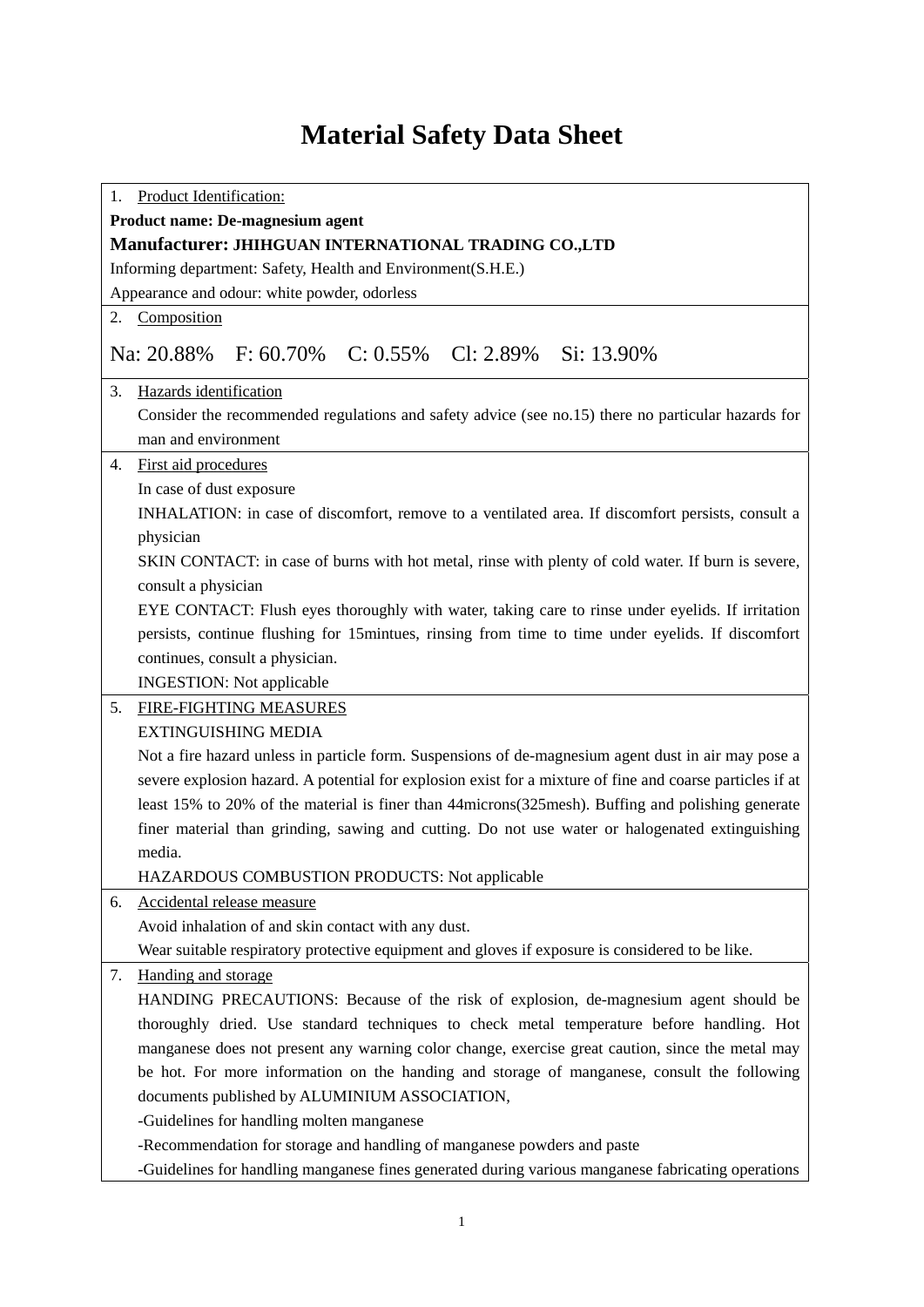| STORAGE CONDITIONS: Not applicable.                                                                        |
|------------------------------------------------------------------------------------------------------------|
| Physical and chemical properties<br>8.                                                                     |
| PH: Not applicable<br>FLASHPOINT: Not applicable                                                           |
| Boiling point: Not applicable<br>Autoignition temperature: Not applicable                                  |
| Stability and reactivity<br>9.                                                                             |
| Stable (yes/no): Yes                                                                                       |
| Conditions and material to avoid: In the form of particle, may explode when mixed with halogenated         |
| acids, halogenated solvents, bromates or ammonium nitrate.                                                 |
| HAZARODOUS DECOMPOSITION PRODUCTS: in the form of particles, magnesium reacts with                         |
| water, strong basic solutions, strong acidic solutions, halogenated acid (eg: hydrofluoric acid) producing |
| flammable hydrogen gas.                                                                                    |
| 10. Toxicological information                                                                              |
| Routes of exposure:                                                                                        |
| <b>INHALATION: Yes</b><br><b>INGESTION: No</b>                                                             |
| <b>EYE CONTACT: No</b><br><b>SKIN CONTACT: No</b><br><b>SKIN ABSORPTION: No</b>                            |
| <b>ACUTE EFFECTS:</b>                                                                                      |
| INHALATION: Solid t manganese does not present an inhalation hazard                                        |
| SKIN CONTACT: Skin contact with hot metal can cause burns                                                  |
| EYE CONTACT: Manganese dust can irritate the eyes (mechanical abrasion)                                    |
| <b>INGESTION:</b> Not applicable                                                                           |
| MEDICAL CONDITIONS AGGRAVATED BY EXPOSURE TO THE PRODUCT: Not applicable                                   |
| 11. Ecological information                                                                                 |
| De-magnesium agent, do not present any hazard for environment because are not biologically available.      |
| Manganese can be recycled.                                                                                 |
| General notes: water hazard class (self classified)                                                        |
| S 29: Do not empty into drains. S=safety note                                                              |
| 12. Disposal                                                                                               |
| Recycle. Manganese in the form of particle may be reactive. Its hazardous characteristics, including fire  |
| and explosion, should be determined prior to disposal. Dispose of waste in accordance with federal, state, |
| or local regulations.                                                                                      |
| 13. Transportation information                                                                             |
| TDGR: not regulated<br>CFR 49: Not regulated<br>IMO: Not regulated<br>ICAO: not regulated                  |
| 14. Regulatory information                                                                                 |
| <b>WARNING SYMBOL: None</b>                                                                                |
| <b>WARNING WORD: None</b>                                                                                  |
| <b>RISK PHRASES: None</b>                                                                                  |
| <b>SAFETY PHRASES: None</b>                                                                                |
| 15. Further information                                                                                    |
| Although the information in this SDS was obtained from sources that we believe to be reliable, it cannot   |
| be guaranteed. In addition, this information may be used in a manner beyond our knowledge or control.      |
| The information is therefore provided or advice purpose only, without any representation or warranty       |
| express or implied.                                                                                        |
| Department issuing MSDS: SHE manager Mr. YAN XI                                                            |

2